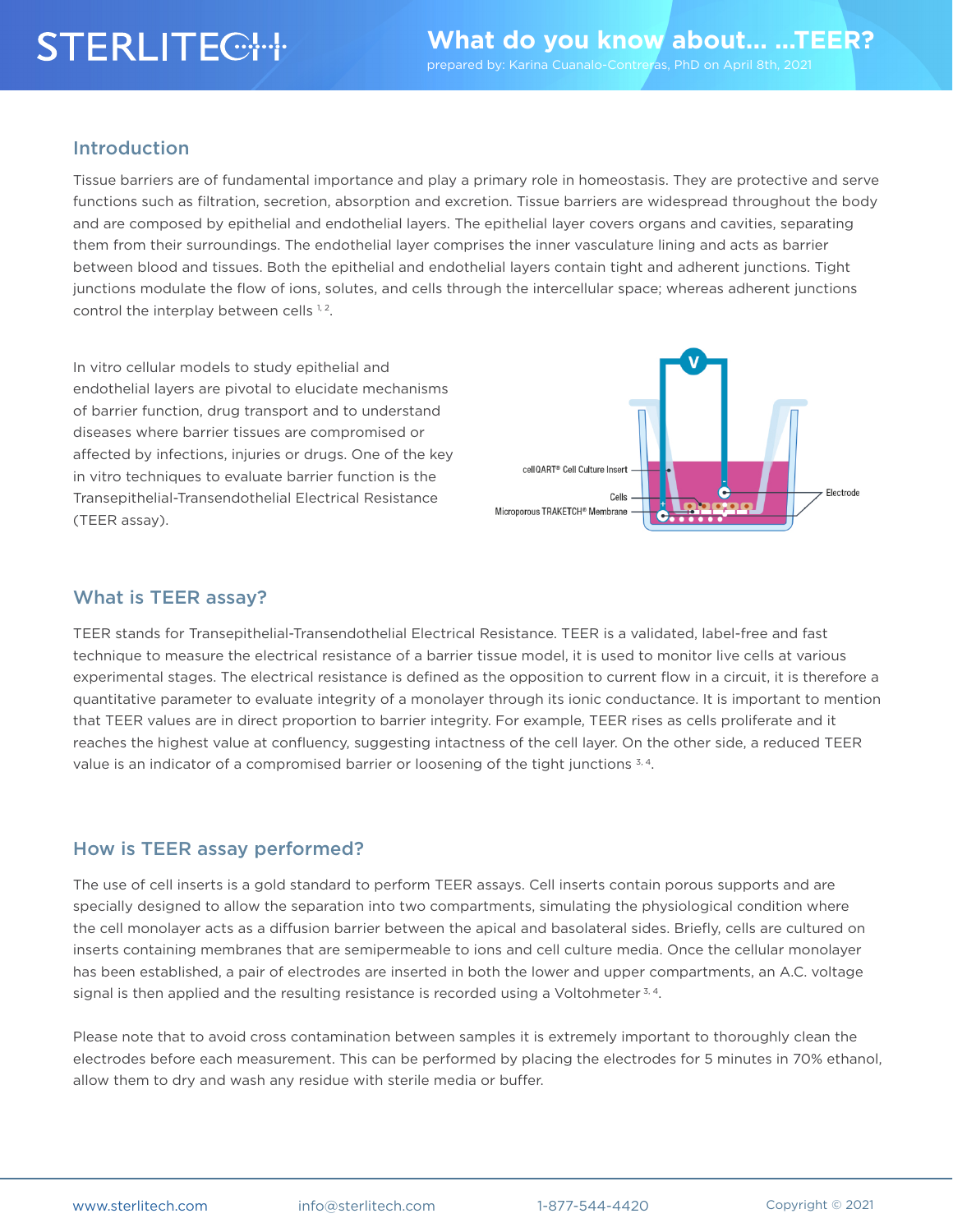# **STERLITECTH**

### How is TEER calculated?

The electrical resistance, also known as ohmic resistance, is measured in ohms ( $Ω$ ). The electrical resistance is in inverse proportion to the area of the cell insert membrane. For this reason, TEER is usually expressed in  $\Omega$ ·cm<sup>2</sup>, as it takes into account the surface of the membrane (in  $cm<sup>2</sup>$ ) 5. For reference, Table 1 contains a useful guide of cellQART® surface membrane growth area.

| Insert type | Surface area          |
|-------------|-----------------------|
| 6 well      | 4.5 $cm2$             |
| 12 well     | 1.10 $cm2$            |
| 24 well     | $0.30 \, \text{cm}^2$ |

Table 1: Surface area of cellQART® TRAKETCH® membranes in cm2

The total ohmic resistance is a sum of the resistance of the cell monolayer (net resistance), the resistance of the culture media (Rm), the resistance of the semipermeable membrane (Ri) and the resistance of the interface between the electrodes and the medium (Re). To obtain the net resistance, it is therefore necessary to subtract the total ohmic resistance from the electrical resistance of a blank (cell insert in experimental culture media without cells). Finally, to calculate TEER, the net resistance is multiplied by the membrane area  $4,6$ .

> **Total ohmic resistance (**Ω**)= Net resistance + Rm + Ri + Re Blank Resistance (**Ω**)= Rm + Ri + Re Net resistance (**Ω**)= Total ohmic resistance (**Ω**) – Blank Resistance (**Ω**) TEER** Ω**·cm2 = Net resistance (**Ω**) \* Area of the membrane (cm2)**

## Which parameters affect TEER measurement?

- **• Temperature:** TEER is inversely proportional to temperature. TEER increases at lower temperatures and vice versa. It is crucial to perform TEER measurements always at the same temperature and to avoid leaving the plates for long periods outside the incubator. It is recommended to perform TEER measurements at  $37^{\circ}$ C  $3.5$ .
- **• Electrode positioning:** Both electrodes must be positioned perpendicularly to the bottom of the plate and totally covered by media 3. The lower chamber electrode must touch the bottom of the well and the upper chamber electrode must not touch the membrane.
- **• Membrane quality:** Membrane quality: Membrane parameter consistency is of fundamental importance when selecting a permeable support to model tissue barriers. The TRAKETCH® Membrane in cellQART® Cell Culture Inserts undergoes a 100% in-line quality control of every segment and is thus the preferred membrane to ensure consistent, accurate and reproducible results of TEER measurements.
- **• Vibrations:** Vibrations can alter electrode placement and they cause disturbance of the electric field across the monolayer <sup>7</sup>.